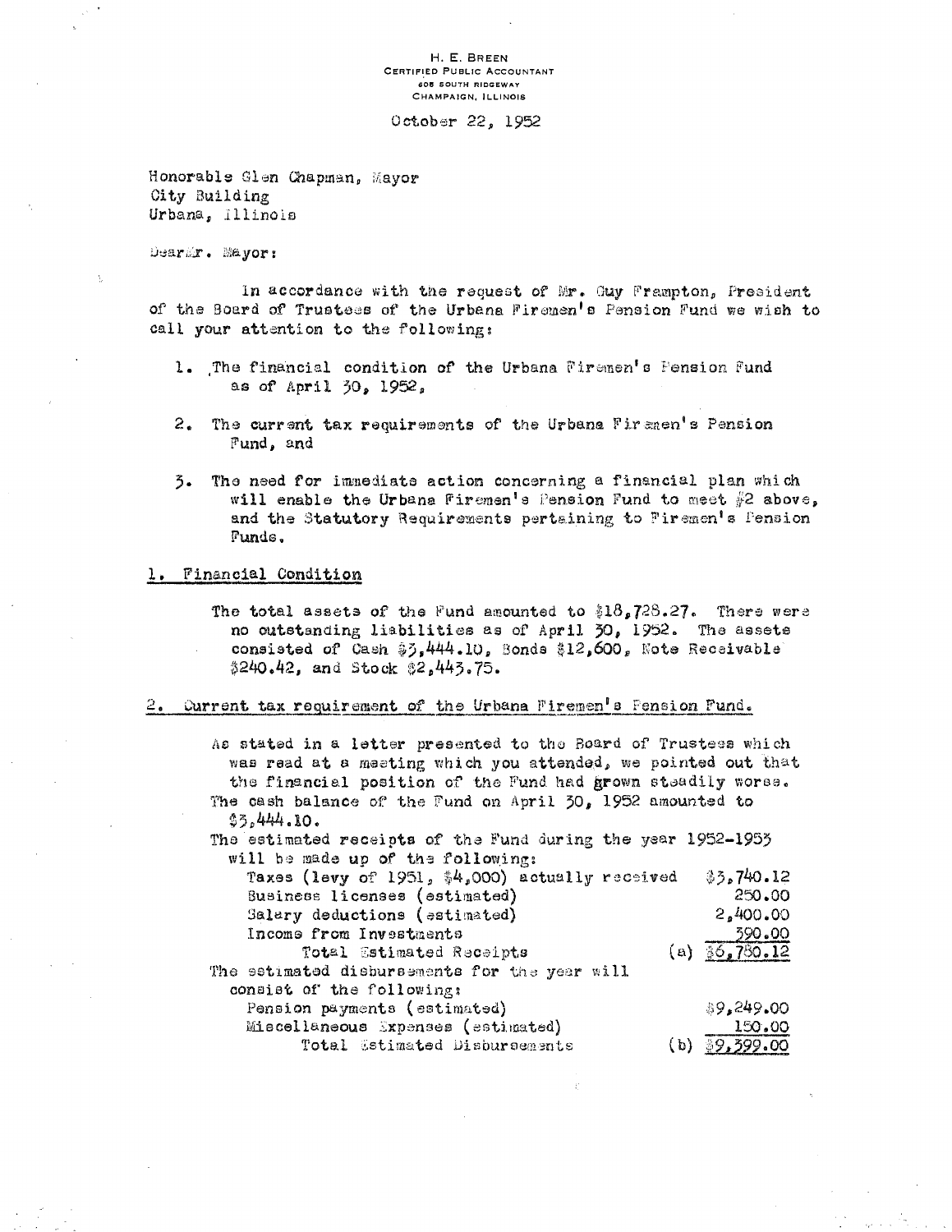Honorable Glen Chapman, Mayor  $#2$ 

 $\omega^{13}$ 

The comparison of items (a) and (b) shows that the income to be received is not adequate. The difference between items (a) and (b) reveals that the estimated annual cash disbursements will probably exceed estimated annual cash receipts by (\$9,399 less \$6,780.12) \$2,618.88. This deficiency (excess of disbursements over receipts) can be covered because of the cash of \$3,444.10 carried over from the preceding year.

To summarize, the tax levy should be increased by approximately \$2,600 to meet the current requirement of the Urbana Firemen's Pension Fund. Please note that this increase in the tax levy is just for current purposes. The computation of the above amount is derived inthe following manner:

| Estimated total expenses |                                            |  | క9,399.00 |  |
|--------------------------|--------------------------------------------|--|-----------|--|
|                          | Deduct estimated income exclusive of taxes |  | 3,040.00  |  |

Tax levy necessary to meet current needs  $$6,359.00$ 

3. Financial Plan which will enable the Fund to meet #2 above, and the State Requirement (Statutory Reserve).

- The State Auditors have computed the Statutory Reserve at \$29.443.39. Based upon this fixed amount the assets of the Fund at April 50, 1952 were deficient by \$10,440.60. The deficiency as of April 30, 1951 amounted to  $4/757.68$ . In other words, the deficiency during the year 1951-1952 increased by \$5,702.92. However, this deficiency may be reduced by  $1.865.00$  during the year ending April 50, 1954. (See discussion which follows).
- The Firemen's Pension Fund has only one method available as a solution for eliminating the deficiency, and that is a levy of taxes in excess of an amount necessary to meet current requirements.
- The members of the Board of Trustess of the Urbana Firemen's Pension Fund urgently request that you include in your annual tax levy an additional amount which will eliminate the deficiency of  $3.577.00$  in either a five or a ten year period.
- After checking the City's records we have found that on July 21, 1952, the Annual Appropriation Ordnance provided \$7,000 for the Firemen's Pension Fund. On August 8, 1952 the Tax Levy Ordnance of the City of Urbana levied taxes in the amount of \$12,000 for the Fund. Based upon an estimated collection of 90% of the tax levy, the \$10,800